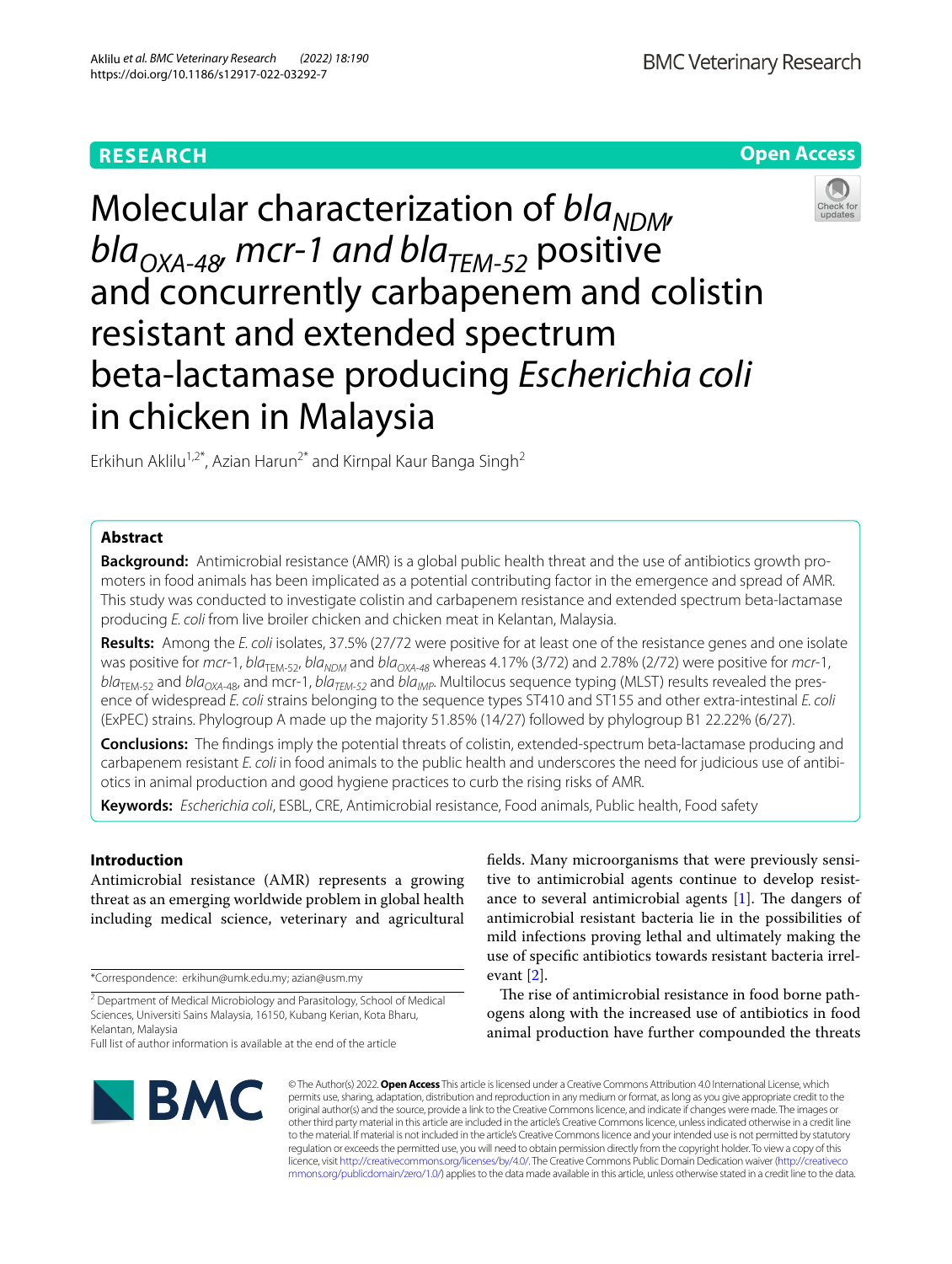of antimicrobial resistance worldwide, mainly in developing countries [[3\]](#page-8-2). *Escherichia coli* is among the most prevalent etiological agents that causes several diseases of economic significance in poultry. These economic losses are related to high mortality, poor weight gain of infected chicken and poor carcass quality. Antibiotics have been used to control disease outbreaks including infections such as colibacillosis, thus reducing morbidity and mortality rates [\[4](#page-8-3)]. Even though antibiotics are highly recommended for therapeutic purpose, certain class of antibiotics have also been used widely in subtherapeutic doses in food producing animals as growth promoters and/or to prevent occurrence of disease outbreaks in farms which in turn has been contributing to enhanced selection of resistant bacteria in livestock [\[5](#page-8-4)]. This poses serious challenge to the public health since antibiotic resistance in human can be acquired through the food chain [\[6](#page-8-5)]. Several studies have attributed the emergence and spread of multidrug resistant *E. coli* in food animals to the irrational use of antibiotics thereby reducing the efectiveness of antimicrobial agent that are commonly used both in medical and veterinary practices [[7\]](#page-8-6). To curb the rising problems of AMR in food animals, several countries, mostly developed counties have banned the use of antibiotic growth promoters in animal production. Colistin, a polymyxin class of antibiotic has been considered as the last resort antibiotics to combat bacteria that are resistant to other potent and broadspectrum antibiotics in clinical uses. The emergence of multidrug-resistant Gram-negative bacteria has led to the reintroduction of colistin as a last resort antibiotic for the treatment of severe infections  $[8]$  $[8]$ . In contrast to its limited use in humans because of reported high incidence of nephrotoxicity and neurotoxicity, colistin has been widely used in food-producing animals in many countries. Colistin sulphate possess an excellent activity against *E. coli* and *Salmonella enterica* and is commonly used in oral preparation in veterinary settings. In poultry and pig production, colistin has been said to have low frequency of resistance [\[9](#page-8-8)]. However, latest discovery revealed that colistin may be losing its clinical efficacy in antimicrobial therapy as Gram-negative bacteria like *E. coli* have mutated to become resistant to this last resort antibiotics  $[10]$  $[10]$ . The possibilities of spread of colistin resistance through horizontal gene transfer contributes to the spread of resistance among closely related bacteria, Enterobacterales family, including *E. coli*. Recent studies conducted in Kelantan, Malaysia reported that chicken meat sold in local market in Kelantan are contaminated with *E. coli* which were resistant to colistin and positive for *mcr-1* and  $bla_{\text{TEM-52}}$  and  $bla_{\text{CTX}}$  genes [\[11](#page-8-10), [12\]](#page-8-11).

Antimicrobial resistance among *E. coli* isolates has been increasing and contributing to the challenges and complexity in management of extraintestinal infections in humans [\[13\]](#page-8-12). Prevention and control of the spread of colistin resistant *E. coli* causing infections requires an understanding of the population genetics of this pathogen. Recent studies have demonstrated that *E. coli* population is largely clonal and strains fall into four major phylogroups (A, B1, B2 and D). Several reports have suggested poultry as a reservoir for multidrug resistant *E. coli* strains causing infections in humans [\[14,](#page-8-13) [15](#page-8-14)]. Investigation of colistin resistance, extended beta-lactamase production and carbapenem resistance in *E. coli* isolates from live chicken and chicken meat can provide useful data for the evaluation of these multidrug resistant pathogens' zoonotic potentials and devise applicable control and prevention strategies based on local context and global epidemiology of the pathogens. This study was conducted to investigate the presence of extended spectrum beta-lactamase positive, colistin and carbapenem resistant *E. coli* from live chicken and raw chicken meat in Kelantan, Malaysia and to determine the phylogenetic diversity of the *E. coli* isolates to better understand their distribution and characteristics. The presence of resistance genes, *bla<sub>TEM-52</sub>*, *bla<sub>CTX</sub>*, *bla<sub>OXA-48</sub>*, *bla<sub>NDM</sub>*, *bla<sub>IMP</sub>* genes in the *E. coli* isolates were investigated.

# **Materials and methods**

#### **Phenotypic and molecular identifcation of** *E. coli*

One hundred and twenty cloacal swabs from four weeks old broiler chickens from four diferent farms and 100 raw chicken meat samples were collected from fve different local outlets in Kelantan, Malaysia were analyzed. The sample size was calculated based on 95% confidence level, 5% margin of error and 11% prevalence  $[16]$  $[16]$ . Chicken meat samples (breast, wing, thigh, and keel) were aseptically collected from supermarket outlets. The five outlets were selected based on convenience and within the Kota Bharu district of Kelantan state. Other outlets including wet markets were and chicken meat with grossly visible contamination were excluded. Aseptic techniques were followed during sample collection, storage, and processing. Only four weeks or older broiler chickens from four farms were included in the sampling. Whereas chicken younger than four weeks old, layers and breeder farms and chicken with any clinical signs of illness were excluded from the sampling. The cloacal swabs were collected using a swab with Amies transport media (Oxoid, UK) and the meat samples were collected in sterile zip lock bag containing  $0.90\%$  w/v of NaCl. The samples were either processed on the same day or stored in at 4 °C overnight for next day processing. Both the processed chicken meat and swab samples were then inoculated into LB Broth and aerobically incubated at 37 °C overnight for enrichment. Routine bacteria isolation and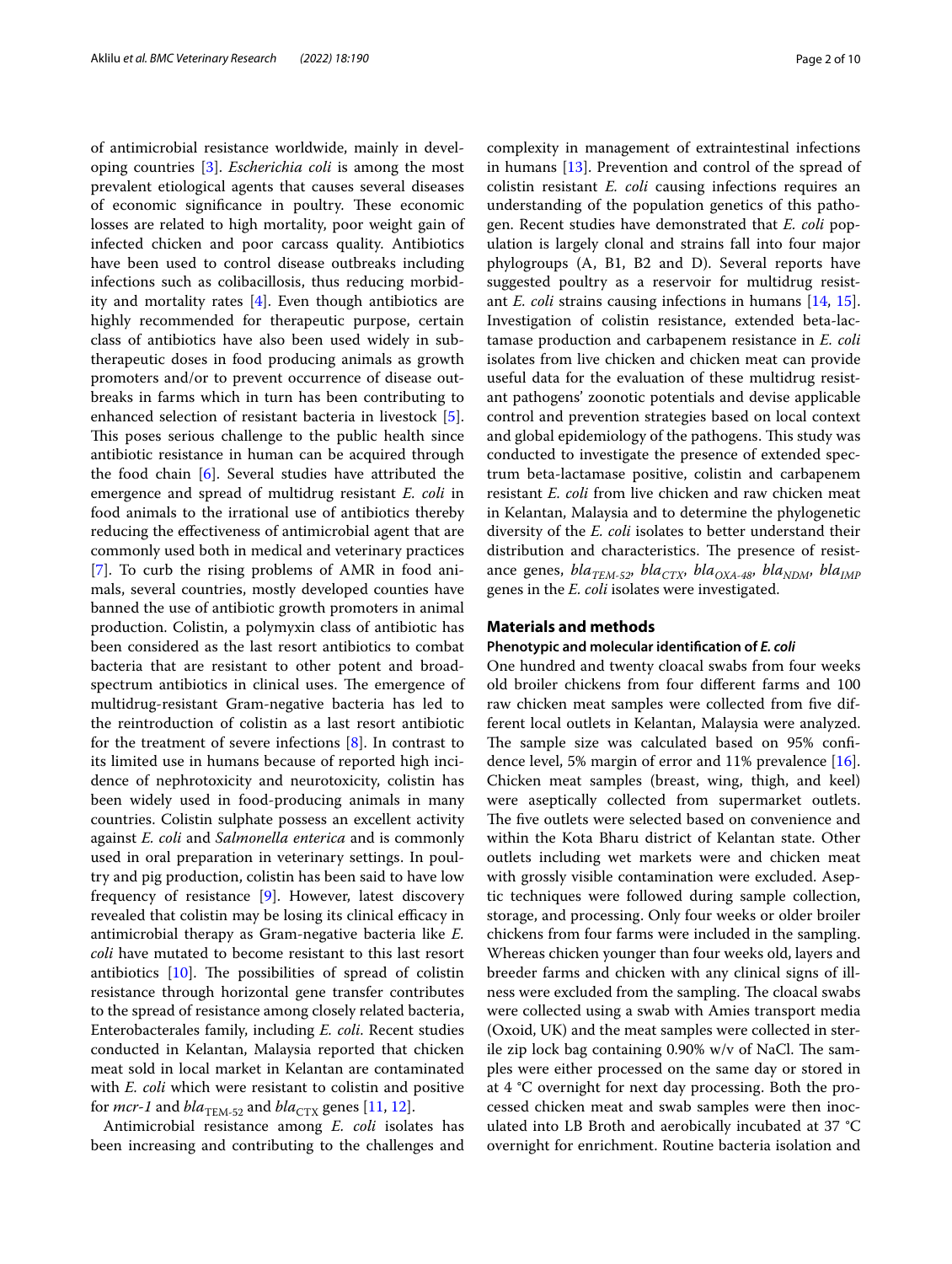identifcation was done using diferential and selective growths of *E. coli* using MacConkey, Nutrient, Eosine Methylene Blue (EMB) agars (Oxoid, UK), Gram staining and biochemical tests. Presumptive *E. coli* isolates were further confrmed using PCR amplifcation of *E. coli* specifc gene, *pho* using primer sets as in Table [1.](#page-2-0)

# **Antibiotic susceptibility testing**

The disk diffusion method was used to determine the susceptibility of all the detected *E. coli* isolates to several antibiotics. The bacterial colony from nutrient agar was used to make a suspension in sterile 0.9% NaCl to 0.5 McFarland standard and was spread on Mueller–Hinton agar (Oxoid, UK). Ten diferent antibiotics that are typically used for treatment of infections caused by *E. coli* were selected based on the OIE List of Antimicrobial Agents of Veterinary Importance 2014. The antibiotics with the following concentrations were used in this study: erythromycin (15 µg), tetracycline (30 µg), colistin (10  $\mu$ g), ceftioufur (30  $\mu$ g), polymyxin B (300  $\mu$ g), amoxycilin (30 µg), ampicillin (25 mg), gentamicin (10 µg), sulphafurazole (300 mg), and cephalothin (5 mg),

<span id="page-2-0"></span>

|  |  |  |  |  | Table 1 Sequence of the oligonucleotides used for detection of resistance genes and phylotyping of E. coli isolates |  |
|--|--|--|--|--|---------------------------------------------------------------------------------------------------------------------|--|
|--|--|--|--|--|---------------------------------------------------------------------------------------------------------------------|--|

| <b>Primers</b>           | Sequence (5'-3')                                         | Product size (bp) | <b>Target gene</b> | References |
|--------------------------|----------------------------------------------------------|-------------------|--------------------|------------|
| Pho-F                    | GTGACAAAAGCCCGGACACCATAAATGC                             | 903               | pho                | $[17]$     |
| Pho-R                    | <b>TACACTGTCATTACGTTGCGGATTTGGCG</b>                     |                   |                    |            |
| MCR1-F2                  | AGTCCGTTTGTTCTTGTGGC                                     | 320               | $mcr-1$            | $[18]$     |
| MCR1-R2                  | AGATCCTTGGTCTCGGCTTG                                     |                   |                    |            |
| MCR <sub>2-F</sub>       | CAAGTGTGTTGGTCGCAGTT                                     | 715               | $mcr-2$            |            |
| MCR <sub>2</sub> -R      | <b>TCTAGCCCGACAAGCATACC</b>                              |                   |                    |            |
| MCR3-F                   | AAATAAAAATTGTTCCGCTTATG                                  | 929               | $mcr-3$            |            |
| MCR3-R                   | AATGGAGATCCCCGTTTTT                                      |                   |                    |            |
| MCR4-F                   | <b>TCACTTTCATCACTGCGTTG</b>                              | 1116              | $mcr-4$            |            |
| MCR4-R                   | TTGGTCCATGACTACCAATG                                     |                   |                    |            |
| MCR5-F                   | <b>ATGCGGTTGTCTGCATTTATC</b>                             | 1644              | $mcr-5$            |            |
| MCR5-R                   | <b>TCATTGTGGTTGTCCTTTTCTG</b>                            |                   |                    |            |
| blaTEM-52 F              | ATAAAATTCTTGAAGACGAAA                                    | 1080              | $bla_{\text{TEM}}$ | $[19]$     |
| blaTEM-52 R              | <b>GACAGTTACCAATGCTTAATC</b>                             |                   |                    |            |
| blaCTX-F                 | CCCATGGTTAAAAAACACTGC                                    | 950               | bla <sub>CTX</sub> | $[20]$     |
| blaCTX-R                 | CAGCGCTTTTGCCGTCTAAG                                     |                   |                    |            |
| NDM-F                    | GGTTTGGCGATCTGGTTTTC                                     | 621               | $bla_{NDM}$        | $[21]$     |
| NDM-R                    | CGGAATGGCTCATCACGATC                                     |                   |                    |            |
| IMP-F                    | GGAATAGAGTGGCTTAAYTCTC                                   | 232               | $bla_{IMP}$        |            |
| IMP-R                    | GGTTTAAYAAAACAACCACC                                     |                   |                    |            |
| OXA-F                    | GCGTGGTTAAGGATGAACAC                                     | 438               | $bla_{\rm OXA-48}$ |            |
| OXA-R                    | CATCAAGTTCAACCCAACCG                                     |                   |                    |            |
| ChuA.1                   | GAC GAA CCA ACG GTC AGG AT                               | 279               | chuA               | $[22]$     |
| ChuA.2                   | TGC CGC CAG TAC CAA AGA CA                               |                   |                    |            |
| YjaA.1                   | TGA AGT GTC AGG AGA CGC TG                               | 211               | yjaA               |            |
| YjaA.2                   | ATG GAG AAT GCG TTC CTC AAC                              |                   |                    |            |
| TspE4.C2.1<br>TspE4.C2.2 | GAG TAA TGT CGG GGC ATT CA<br>CGC GCC AAC AAA GTA TTA CG | 152               | TspE4.C2           |            |
| AceK.f                   | AACGCTATTCGCCAGCTTGC                                     | 400               | arpA               |            |
| ArpA1.r                  | <b>TCTCCCCATACCGTACGCTA</b>                              |                   |                    |            |
| ArpAgpE.f                | <b>GATTCCATCTTGTCAAAATATGCC</b>                          | 301               | arpA               |            |
| ArpAgpE.r                | GAAAAGAAAAAGAATTCCCAAGAG                                 |                   |                    |            |
| trpAgpC.1                | AGTTTTATGCCCAGTGCGAG                                     | 219               | trpA               |            |
| trpAgpC.2                | TCTGCGCCGGTCACGCCC-                                      |                   |                    |            |
| trpBA.f                  | CGGCGATAAAGACATCTTCAC                                    | 489               | trpA               |            |
| trpBA.r                  | GCAACGCGGCCTGGCGGAAG                                     |                   |                    |            |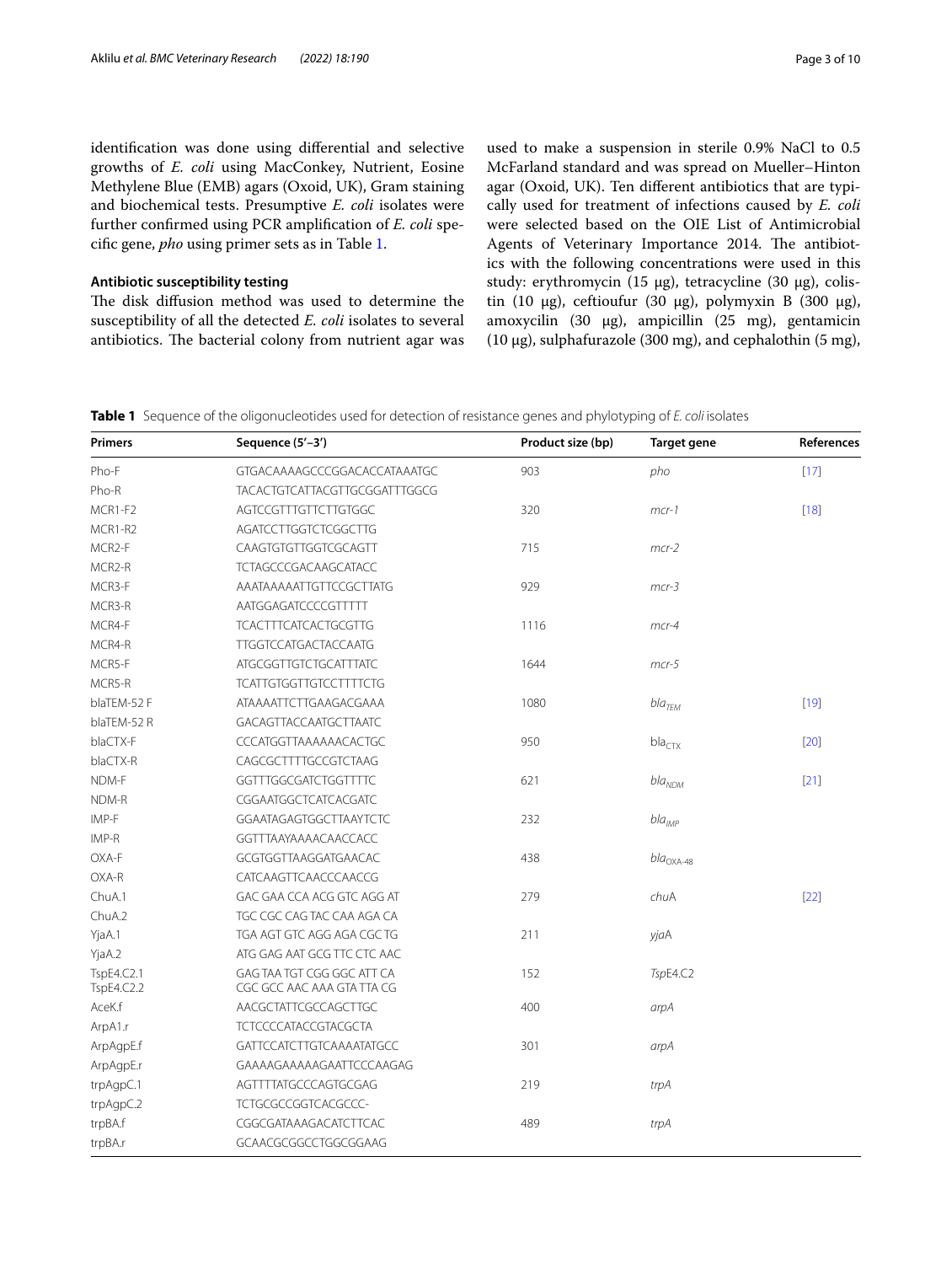trimethoprim (5 µg), streptomycin (10 µg). After aerobic incubation for 24 h at 37 °C, the organisms were classifed as sensitive or resistant according to the inhibition zone diameter. Zones of inhibition were measured to the nearest millimeter and were reported either as sensitive (S), intermediate resistant (I) or resistant (R) according to the guidelines of the Clinical Standard Laboratory Institute [\[23](#page-9-4)].

# **Carbapenem inactivation method**

Carbapenem inactivation method was used for phenotypic detection of carbapenem resistance as recommended by the Clinical Laboratory Standard Institute [[23\]](#page-9-4). Briefy, a 1µL loopful of *E. coli* from an overnight blood agar plate was emulsifed in 2 mL TSB and was vortexed for 10–15 s. A 10-µg meropenem disk was placed in each tube using sterile forceps ensuring that the entire disk is immersed in the suspension. The suspension was incubated at 35 °C in ambient air for 4 h. A 0.5 McFarland suspension (using the colony suspension method) of *E. coli* ATCC® 25,922 was prepared in nutrient broth and was inoculated on the MHA plate making sure that the inoculum suspension preparation and MHA plate inoculation steps are each completed within 15 min. The plates were allowed to dry for 3–10 min before adding the meropenem disks. The meropenem disk from each TSBmeropenem disk suspension was removed using a 10-µL loop and was placed on the flat side of the loop against the fat edge of the disk and using surface tension to pull the disk out of the liquid. The disk was carefully dragged while pressing the loop along the inside edge of the tube to expel excess liquid from the disk and was placed on the MHA plate previously inoculated with the meropenemsusceptible *E. coli* ATCC<sup>®</sup> 25,922 indicator strain. The plates were inverted and incubated at 35 °C in ambient air for 18–24 h. Following incubation, the zones of inhibition measure were measured and interpreted according to CLSI guidelines [\[23](#page-9-4)].

# **Colistin broth disk elution test**

To determine the minimum inhibitory concentration (MIC) values for colistin, a CLSI recommended colistin broth disk elution  $[23]$  was conducted. Briefly, a 10-μg colistin disks making a final concentration of 0  $\mu$ g/mL (growth control), 1  $\mu$ g/mL, 2  $\mu$ g/mL, and 4  $\mu$ g/mL colistin were prepared. Using a loop 3–5 colonies from a fresh (18–24 hours) nutrient agar culture was transferred to sterile saline  $(4-5$  mL). The cation-adjusted Muller-Hinton Broth (CAMHB) tubes (10 mL) and colistin disks were warmed to room temperature. Four tubes of CAMHB for each isolate to be tested with 1, 2, and 4  $\mu$ g/ mL and control were prepared. Using aseptic technique, 1 colistin disk to the tube labelled "1 µg/mL", 2 colistin disks to tube labelled "2 µg/mL", and 4 colistin disks to the tube labelled "4 µg/mL" were carefully added to separate tubes. The tubes were gently vortexed and the colistin was allowed to elute from the disks for 45 minutes at room temperature. A 0.5 McFarland standard of the bacterial test inoculums were prepared and 50µL of the standardized inoculum were added to the control and 1-, 2-, and 4-µg/mL tubes to attain a fnal inoculum concentration of approximately  $7.5 \times 105$  CFU/mL. Ten microlitre from the original inoculum tube was inoculated on blood agar plate for a purity check. The tubes were tightly capped and each inoculated tube was vortexed on slow speed to mix. The slow speed is suggested to prevent colistin from sticking to the cap and glass surface above the meniscus of liquid. The caps were slightly loosened before incubation and incubated at 35°C in ambient air for  $16-20$  hour. The purity plates were examined to ensure inoculum was pure. The growth control tube was also examined to ensure the presence of obvious turbidity for the test to be valid. The MIC as the lowest concentration that completely inhibits growth of the test isolate was determined using the following cut-off points for-Enterobacterales and *P. aeruginosa* ( $\leq 2 \mu g/mL =$  intermediate ≥ 4 μg/mL =resistant). *E. coli* ATCC® 25922 was used as control.

# **ESBL production test**

Phenotypic confirmatory tests of the  $bla_{TEM-52}$  positive *E. coli* isolates were done by using Modifed Double Disk Synergy Test (MDDST) as described earlier [[24\]](#page-9-5). Amoxicillin-clavulanate (20/10 μg) along with four cephalosporins; 3GC-cefotaxime, ceftriaxone, cefpodoxime and 4GC-cefepime were used to conduct the MDDST. The test isolates were suspended in 0.9% NaCl solution and the inoculum concentration was adjusted to 0.5 McFarland standard. The inoculum was lawn on Muller-Hinton agar (OXOID, UK) and the plates were allowed to dry for about 10 min. Amoxicillin-clavulanate (20/10 μg) was placed in the centre of the plate. The 3GC and 4GC disks were placed 15 mm and 20 mm apart respectively, centre to centre to that of the amoxicillin-clavulanate disk. Any distortion or increase in the inhibition zone towards the amoxicillin-clavulanate disk was considered as positive for the ESBL production. *Escherichia coli* 25,922 was used as a negative control for the ESBL production.

# **Determination of minimum inhibitory concentration by Etest**

The minimum inhibitory concentrations (MIC) for carbapenems (meropenem) and extended spectrum beta lactams (Cefotaxime) as additional phenotypic characterization of carbapenem resistant and extended spectrum beta-lactamase producing *E. coli* was conducted.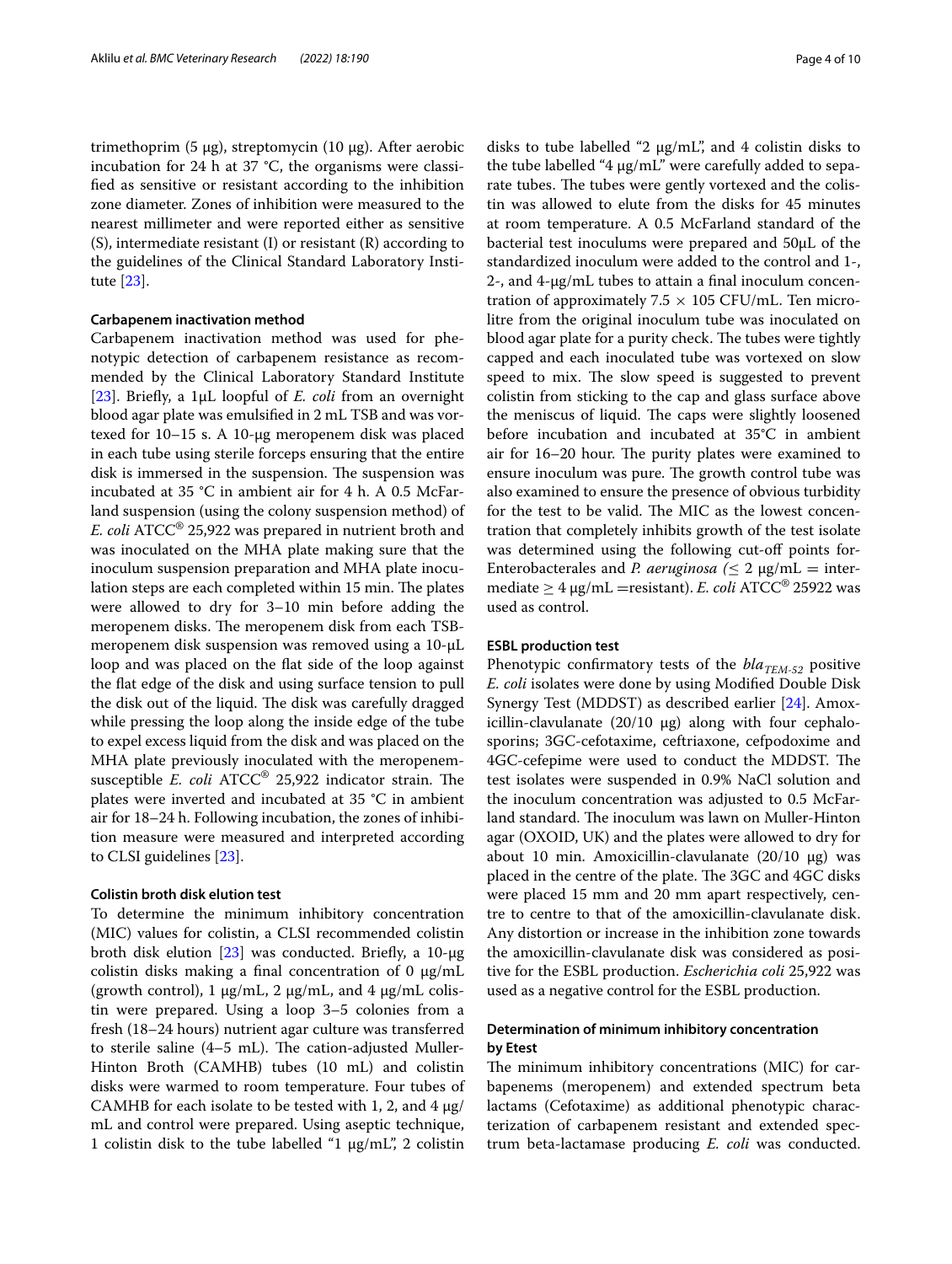The MIC values were determined by using Etest (Biomerieux, USA) following the manufacturer's instructions. The E. coli isolates were grown over night on nutrient agar and 2–3 colonies were taken and suspended in a 0.9% NaCl solution and the turbidity was adjusted to 0.5 McFarland standard. The suspension was uniformly inoculated on Muller-Hinton agar (OXOID, UK) using sterile swab and was left for about 5 min to allow drying. The Etest strips were carefully placed on the inoculated plate using sterile forceps and a gentle pressure was applied on the strips to ensure adhesion of the strips on the inoculated media. The inoculated plates were incubated at 37 °C aerobically for 24 h. *E. coli* ATCC® 25,922 was used as control. The results were interpreted using the CLSI guidelines [[23](#page-9-4)].

# **Amplifcation of Colistin resistance (mcr1‑mcr5), Extended spectrum beta-lactamse (bla<sub>CTX</sub> and bla<sub>TEM-52</sub> and Carbapenemase (blaNDM, blaOXA‑48 and blaIMP) genes**

Genomic DNA was extracted from overnight cultures of *E. coli* grown in Brain Heart Infusion agar (BHIA) (Oxoid, UK) using DNA, RNA, and Protein purifcation kit (Macherey–Nagel, Germany) following the manufacturer's recommendations. Three different multiplex PCR sets comprising SetA (*mcr*-1, *mcr*-2, *mcr*-3, *mcr*-4 and *mcr*-5), SetB ( $bla_{\text{CTX-M}}$  group, and  $bla_{\text{TEM-52}}$ ) and SetC ( $bla<sub>NDM</sub>$ ,  $bla<sub>OXA-48</sub>$  and  $bla<sub>IMP</sub>$ ) were separately run and single PCR amplifcation of each gene were also conducted for further confrmation. Each set of multiplex PCR was prepared in a total 50  $\mu$ L volume comprising 5 µL of bacterial DNA was added into 25 µL of  $2 \times$ Taq Mastermix (Promega, USA),  $1 \mu L$  (10  $\mu$ m) of each primer  $(Table 1)$  $(Table 1)$  and nuclease free water. The multiplex PCR was conducted using the following protocols. SetA: initial denaturation at 94 °C for 3 min, followed by 30 cycles of denaturation at 94 °C for 45 s, annealing at 60 °C for 1 min, extension at 72 °C for 3 min and fnal extension at 72 °C for 5 min. SetB: initial denaturation at 94 °C for 4 min followed by 30 cycles of denaturation at 94 °C for 1 min, annealing at 54 °C for 1 min, extension at 72 °C for 2 min and fnal extension at 72 °C for 5 min. SetC: initial denaturation at 94 °C for 3 min followed by 36 cycles of denaturation at 94 °C for 45 s, annealing at 56 °C for 1 min, extension at 72 °C and fnal extension at 72 °C for 5 min. *Escherichia coli* ATCC25922 strain was used as control.

## **Determination of phylogenetic diversity**

Phylogenetic classifcation of *E. coli* isolates was performed using the revised Clermont method PCR method  $[22]$  $[22]$ . The primer sequences pairs used for PCR amplification are shown in the Table [1](#page-2-0). Multiplex PCR reaction was performed in a 25μL reaction mixture, containing reaction buffer (pH 8.5), 400  $\mu$ M dATP, 400  $\mu$ M dGTP, 400  $\mu$ M dCTP, 400  $\mu$ M dTTP and 3 mM MgCl<sub>2</sub>, each primer (1 μM), Taq DNA polymerase (1U), and template DNA (5μL). Negative controls (reaction without template DNA) and a positive control were included in all performed amplifications. The PCR reaction began with initial denaturation at 94 °C for 4 min, 30 cycles of 5 s at 94 °C and 10 s at 57 °C, and a fnal extension step at 72 °C for 5 min. *Escherichia coli* ATCC25922 strain was used as control. All the PCR products were analyzed in 1.5% agarose gel using gel electrophoresis set at 100 V and 400 mA for 40 min. The gel images were viewed and analyzed using GelDoc® (BIO-RAD, USA).

# **Multilocus sequence typing**

The multilocus sequence typing of selected isolates (CS1, CS2, CS3, CS4, CS5, CS6, CS8, CS9, CM1, CM3, CM6, CM9) selected based on resistance profles were determined as described previously  $[25]$ . The PCR amplification and sequencing of the seven housekeeping genes (*adk*, *fum*C, *gyr*B, *icd*, *mdh*, *pur*A and *rec*A) were performed following the protocols recommended for *E. coli* (<http://mlst.warwick.ac.uk/mlst/dbs/Ecoli>). The primer sequences of all seven genes are available at [https://enter](https://enterobase.readthedocs.io/en/latest/mlst/mlst-legacy-info-ecoli.html) [obase.readthedocs.io/en/latest/mlst/mlst-legacy-info](https://enterobase.readthedocs.io/en/latest/mlst/mlst-legacy-info-ecoli.html)[ecoli.html.](https://enterobase.readthedocs.io/en/latest/mlst/mlst-legacy-info-ecoli.html) The PCR reactions were prepared in a 50 μL amplifcation reaction mixture comprised of 5 μL of template DNA, 1 μL of each primer (25pmol/μL), 25 μL GoTaq® Master Mix (Promega, USA) and 18 μL sterilized distilled water. The amplification conditions were set at an initial denaturation step at 94°C for 2 min, followed by 30 cycles of the following conditions: denaturation at 94°C for 1 min, 1 min primer annealing at 54–60°C, and extension at 72°C for 2 min, with a fnal extension step at 72°C for 5 min.

# **Results**

# **Detection of carbapenem and colistin resistance and beta‑lactamase genes**

Out of the total 220 samples (120 cloacal and 100 raw chicken), 72 (32.73%) PCR confrmed *E. coli* were detected. Twenty-three of these isolates were from raw chicken meat while the remaining 49 were from cloacal swabs. From these, 37.5% (27/72) of the *E. coli* isolates were positive for at least one of the resistance genes. One isolate was positive for mcr-1,  $bla_{TEM-52}$ ,  $bla_{NDM}$ and *bla<sub>OXA-48</sub>* whereas 4.17% (3/72), 2.78% (2/72), 1.39% (1/72), 11.11% (8/72) and 4.17% (3/72) were positive for *mcr*-1,  $bla_{\text{TEM-52}}$  and  $bla_{OXA-48}$ , mcr-1,  $bla_{\text{TEM-52}}$  and  $bla<sub>IMP</sub>$ , mcr-1,  $bla<sub>TEM-52</sub>$  and  $bla<sub>NDM</sub>$ , mcr-1 and  $bla<sub>TEM-52</sub>$ , and *bla*TEM-52 and *OXA*-48 respectively (Table [2](#page-5-0)). However, none of the isolates were positive for *mcr*-2, *mcr*-3, *mcr*-4, *mcr*-5 or  $bla_{CTX}$ .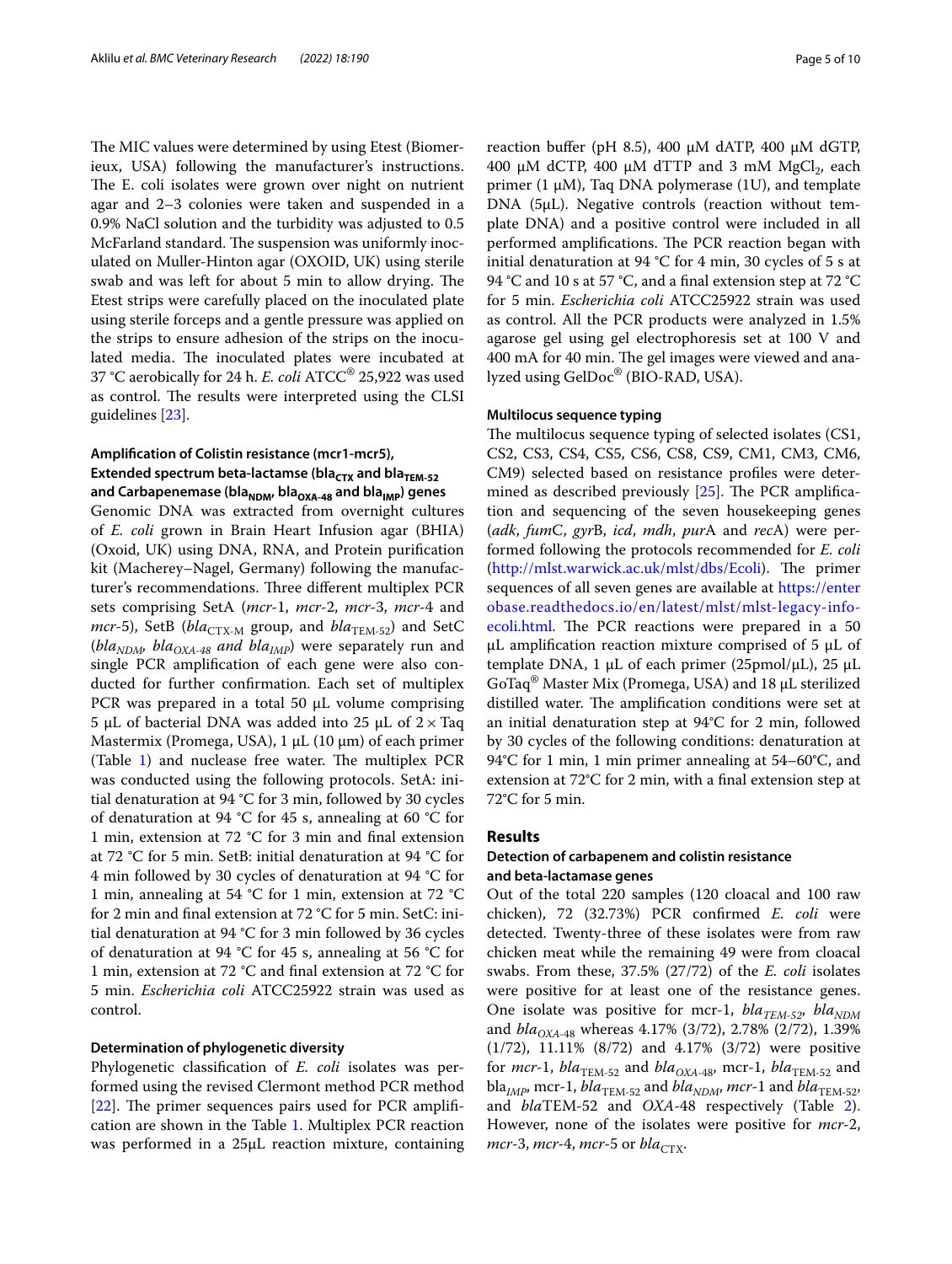<span id="page-5-0"></span>**Table 2** Phenotypic and genotypic characteristics of carbapenem and colistin resistant and ESBL producing *E. coli* isolates from cloacal swabs and chicken meat

| Isolate ID Source |              | <b>Antibiotics resistance</b><br>(disk diffusion)           | MIC Values (µg/mL)                       |          | <b>Resistance genes</b> | Phylogenetic group                                                             | MLST           |      |
|-------------------|--------------|-------------------------------------------------------------|------------------------------------------|----------|-------------------------|--------------------------------------------------------------------------------|----------------|------|
|                   |              |                                                             | Meropenem Colistin Cefotaxime<br>(Etest) |          | (Etest)                 | detected                                                                       |                | (ST) |
| CS1               | Cloacal swab | CAZ30, W5, AML10,<br>CT10, TE30, C30, SC300,<br>ENR5        | $\overline{2}$                           | $\geq$ 4 | $\overline{4}$          | $mcr-1$ , $blaTEM-52$ and<br>$bla_{OXA-48}$                                    | Α              | 155  |
| CS <sub>2</sub>   | Cloacal swab | CAZ30, AML10, C30,<br>SC300, CN10, ENR5                     | 2                                        | $\geq$ 4 | 8                       | $mcr-1$ , $bla_{TEM-52}$ and<br>$bla_{OXA-48}$                                 | Α              | 2179 |
| CS <sub>3</sub>   | Cloacal swab | CAZ30, IPM10, W5, CT10, 2<br>TE30, C30, SC300               |                                          | $\geq$ 4 | 4                       | mcr-1, bla <sub>TEM-52</sub> and<br>$bla_{OXA-48}$                             | Unknown        | 872  |
| CS4               | Cloacal swab | CAZ30, W5, CT10, TE30,<br>C30, SC300, ENR5                  | 8                                        | $\geq$ 4 | 16                      | $mcr-1$ , $bla_{TEM-52}$ and<br>bla <sub>NDM</sub>                             | B1             | 410  |
| CS5               | Cloacal swab | CAZ30, W5, AML10,<br>CT10, TE30, C30, ENR5                  | 8                                        | $\leq$ 2 | 2                       | $bla_{OXA-48}$ and bla <sub>NDM</sub>                                          | Α              | 2179 |
| CS6               | Cloacal swab | CAZ30, IPM10, W5,<br>AML10, CT10, TE30, C30,<br>SC300, CN10 | 16                                       | $\geq$ 4 | 4                       | mcr-1, bla <sub>TEM-52</sub> , bla <sub>NDM</sub><br>and bla <sub>OXA-48</sub> | Α              | 410  |
| CS7               | Cloacal swab | CAZ30, W5, AML10,<br>CT10, TE30, C30, ENR5                  | 0.5                                      | $\geq$ 4 | 0.5                     | $mcr-1$                                                                        | B <sub>2</sub> |      |
| CS8               | Cloacal swab | CAZ30, IPM10, TE30, C30,<br>SC300                           | 0.25                                     | $\leq$ 2 | 2                       | mcr-1, bla <sub>TEM-52</sub> and<br>$bla_{IMP}$                                | B1             | 373  |
| CS9               | Cloacal swab | CAZ30, IPM10, W5, CT10, 0.5<br>TE30, SC300                  |                                          | $\geq$ 4 | 4                       | $mcr-1$ , $bla_{TEM-52}$ and<br>$bla_{IMP}$                                    | Α              | 155  |
| CS10              | Cloacal swab | CAZ30, W5, AML10,<br><b>CN10</b>                            | 0.5                                      | $\leq$ 2 | 0.025                   | $bla_{TEM-52}$                                                                 | Α              |      |
| CS11              | Cloacal swab | CAZ30, W5, AML10                                            | 0.25                                     | $\leq$ 2 | 0.25                    | $bla_{THM-52}$                                                                 | Α              |      |
| CS12              | Cloacal swab | CAZ30, AML10                                                | 0.5                                      | $\geq$ 4 | 0.5                     | $mcr-1$                                                                        | Unknown        |      |
| CM1               | Chicken meat | CAZ30, W5, CT10, CT10,<br>TE30, SC300                       | 0.25                                     | $\leq$ 2 | 4                       | $bla_{\text{OXA-48}}$ and $bla_{\text{IMP}}$                                   | Α              | 168  |
| CM <sub>2</sub>   | Chicken meat | W5, AML10, ENR5                                             | 0.25                                     | $\geq$ 4 | 0.25                    | mcr-1 only                                                                     | Α              |      |
| CM <sub>3</sub>   | Chicken meat | CAZ30, IPM10, SC300,<br>ENR5                                | 0.25                                     | $\leq$ 2 | 4                       | $mcr-1$ and $bla_{TEM-52}$                                                     | Α              | 770  |
| CM4               | Chicken meat | CAZ30, AML10, ENR5                                          | 0.5                                      | $\geq$ 4 | 0.025                   | $mcr-1$ and $bla_{TFM-52}$                                                     | Α              |      |
| CM <sub>5</sub>   | Chicken meat | CAZ30, W5, CT10, TE30,<br>C30, SC300                        | 0.05                                     | $\geq$ 4 | 0.25                    | $mcr-1$ and $bla_{TEM-52}$                                                     | Α              |      |
| CM <sub>6</sub>   | Chicken meat | W5, AML10, CT10, TE30,<br><b>SC300, ENR5</b>                | 0.25                                     | $\geq$ 4 | 4                       | $blaTEM-52$ and bla <sub>OXA-48</sub>                                          | D              | 6588 |
| CM7               | Chicken meat | CAZ30, AML10, TE30,<br>C30, SC300                           | 0.5                                      | $\geq$ 4 | 0.5                     | $mcr-1$ and $bla_{TFM-52}$                                                     | B1             |      |
| CM <sub>8</sub>   | Chicken meat | CAZ30, W5, ENR5                                             | 0.25                                     | $\leq$ 2 | 0.25                    | $mcr-1$ and $bla_{TEM-52}$                                                     | Α              |      |
| CM <sub>9</sub>   |              | Chicken meat CAZ30, CT10, TE30, C30,<br><b>SC300, ENR5</b>  | 0.25                                     | $\geq$ 4 | $\overline{4}$          | $bla_{\text{TEM-52}}$ and bla <sub>OXA-48</sub>                                | B1             | 2058 |
| CM10              | Chicken meat | AML10, CT10, TE30, C30,<br>SC300                            | 0.5                                      | $\leq$ 2 | 0.25                    | $mcr-1$ and $bla_{TFM-52}$                                                     | Unknown        |      |
| CM11              | Chicken meat | CAZ30, CT10, TE30, C30,<br>SC300                            | 0.5                                      | $\leq$ 2 | 0.5                     | $mcr-1$ and $bla_{TFM-52}$                                                     | А              |      |
| <b>CM12</b>       |              | Chicken meat AML10, CT10, TE30, C30,<br>CN10, ENR5          | 0.5                                      | $\leq$ 2 | 0.25                    | $blaTEM-52$ and $blaOXA-48$                                                    | B1             |      |
| CM13              |              | Chicken meat W5, AML10, ENR5                                | 0.25                                     | $\geq$ 4 | 0.025                   | $mcr-1$                                                                        | D              |      |
| CM14              |              | Chicken meat AML10, CN10, ENR5                              | 0.25                                     | $\geq$ 4 | 0.25                    | $bla_{TEM-52}$                                                                 | F              |      |
| CM15              |              | Chicken meat W5, AML10, ENR5                                | 0.25                                     | $\geq$ 4 | 0.25                    | $mcr-1$ and $bla_{TEM-52}$                                                     | B1             |      |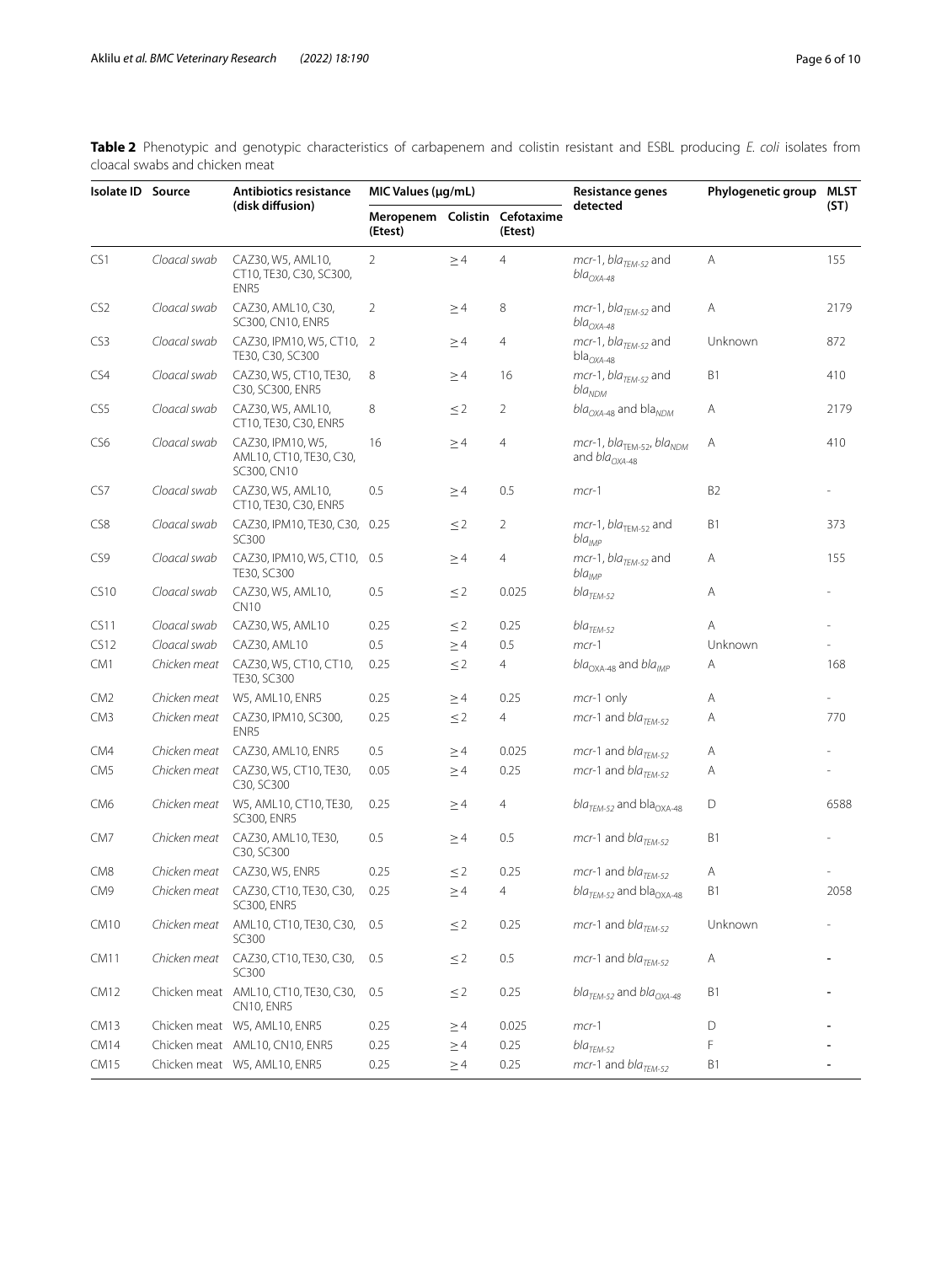## **Phenotypic confrmation of resistance**

The phenotypic characterization of resistance towards carbapenems, colistin and extended spectrum betalactamase showed that some of the isolates which harbored the resistance genes did not show resistance phenotypically. All the carbapenem resistant *E. coli* isolates that were positive for either *bla<sub>NDM</sub>* or *bla<sub>OXA-48</sub>* or both genes  $(n=9)$  were also shown to be carbapenem resistant when tested using carbapenem inactivation method. However, only one isolate out of three which were positive for IMP gene showed phenotypic resistance. Likewise, nearly half or 44.44% (12/21) of the isolates that were positive for  $bla_{TEM-52}$  gene did not show phenotypic resistance either by Etest or MDDST. Similar pattern has been observed for the phenotypic confrmation of colistin resistance by colistin broth disk elution method where 14.29% (3/21) of the mcr1-positive isolates did not show phenotypic resistance.

# **Antimicrobial susceptibility testing**

Most of the colistin resistant *E. coli* show resistance towards sulphonamide, tetracycline, doxycycline followed by chloramphenicol, colistin, trimetoprimsulfametoxazol, cefazolin and enrofloxacin. The antimicrobial susceptibility testing results showed that all *E. coli* isolates from diferent phylogroups were susceptible to imipenem and gentamycin antibiotics except for three isolates from group A which were resistance to the antibiotic. *Escherichia coli* isolates belonging to phylogenetic groups A and B1 showed diferent susceptibility levels to colistin compared to *E. coli* isolates from phylogroup D. High prevalence of multidrug resistance *E. coli* isolates were mainly detected in group B1 which indicates that strains belonging to phylogroups A and B1 carried more resistance properties than the other phylogroups. Multidrug resistant *E. coli* was detected with resistance ranging from 2 to 10 antibiotics tested. The overall AST results of the *E. coli* isolates were as in Table [2](#page-5-0).

# **Sequence types and phylogenetic grouping**

A total of 27 *E. coli* strains positive for the resistance genes were assigned to four phylogroups (A, B1, B2, D, F and Unknown). According to the multiplex PCRbased phylotyping, group A comprised most of the collected isolates 51.85% (14/27) followed by phylogroup B1 22.22% (6/27). Other identifed phylogroups were B2, D, F, and Unknown group. Seven isolates of group D were assigned to subgroup D2. The analysis profile using multiplex PCR was shown in Table [2](#page-5-0).

# **Discussions**

Infections caused by *E. coli* species have been dramatically increasing worldwide and constitute signifcant public health risks. In addition to causing several animal diseases and signifcant economic losses in food animal production industry, pathogenic *E. coli* species also cause several life-threatening diseases in humans [[14,](#page-8-13) [26\]](#page-9-7). This study revealed that 37.5% (27/72) of the *E. coli* isolated from 120 samples were positive for at least one of the resistance genes *bla<sub>NDM</sub>*, *bla<sub>OXA-48</sub>*, *mcr*-1, and *bla<sub>TEM-52</sub>*. One isolate was positive for *mcr*-1, *bla<sub>TEM-52</sub>*, *bla<sub>NDM</sub>* and  $bla<sub>OXA-48</sub>$  marking the multidrug resistance of the isolate against colistin, extended spectrum beta-lactams and carbapenem antibiotics. Whereas 4.17% (3/72) positive for *mcr*-1,  $bla_{TEM-52}$  and  $bla_{OXA-48}$ , 2.78% (2/72) for *mcr*-*1*, *bla<sub>TEM-52</sub>* and *bla<sub>IMP</sub>*, 1.39% (1/72) for mcr-1, *bla<sub>TEM-52</sub>* and  $bla_{NDM}$ , 11.11% (8/72) for mcr-1 and  $bla_{TEM-52}$  and 4.17% (3/72) for  $bla_{TEM-52}$  and  $bla_{OXA-48}$  genes. However, the results from phenotypic resistance detection methods showed that some of the isolates which were positive for one or more of the resistance genes *bla<sub>IMP</sub>*, *bla<sub>TEM-52</sub>* and *mcr-1* did not show evidence of resistance towards the respective antibiotics tested. These results show discrepancies when compared with the results from genotypic (PCR) detection of resistance implying the fact that presence of a resistance gene does not necessarily confirm phenotypic resistance. Thus, the CLSI recommends the phenotypic detection methods for routine and clinical confrmation of carbapenem resistance, resistance to extended spectrum beta lactams and colistin resistance [\[23](#page-9-4)]. Nevertheless, PCR-based methods have been widely accepted as gold standard for confrmation of resistance and are rapid, robust and reliable in detecting most resistant bacteria including carbapenemases [\[27](#page-9-8)]. A recent study by Jochum et al. [[28\]](#page-9-9) reported a widespread abundance of carbapenem resistant *E. coli* (CRE) in commercial chicken farms in USA. The same study also reported the presence of extraintestinal pathogenic *E. coli* phylogenetic groups B2 and D from the chickens. Another study from Bangladesh reported 13.5% (14/104) *mcr*-1 positive *E. coli* which were also resistant to thirdgeneration cephalosporin of which two isolates carried additional resistant genes including *bla*<sub>CTX-M</sub> group-1 and  $bla_{TEM-1}$  (ESBL) [[29\]](#page-9-10). However, the findings from the current study are unique as there are *E. coli* isolates which were simultaneously positive for colistin, extended spectrum beta-lactams and carbapenem resistance encoding genes.

In this study, 70.3% (19/27) *E. coli* isolates were colistin resistant and 55.56% (15/27) belonged to phylogroups A, whereas 33.3% (9/27) and 11.11% (3/27) were assigned to groups D and B1 respectively. These results are in agreement with studies by Johnson et al. [[30\]](#page-9-11) which reported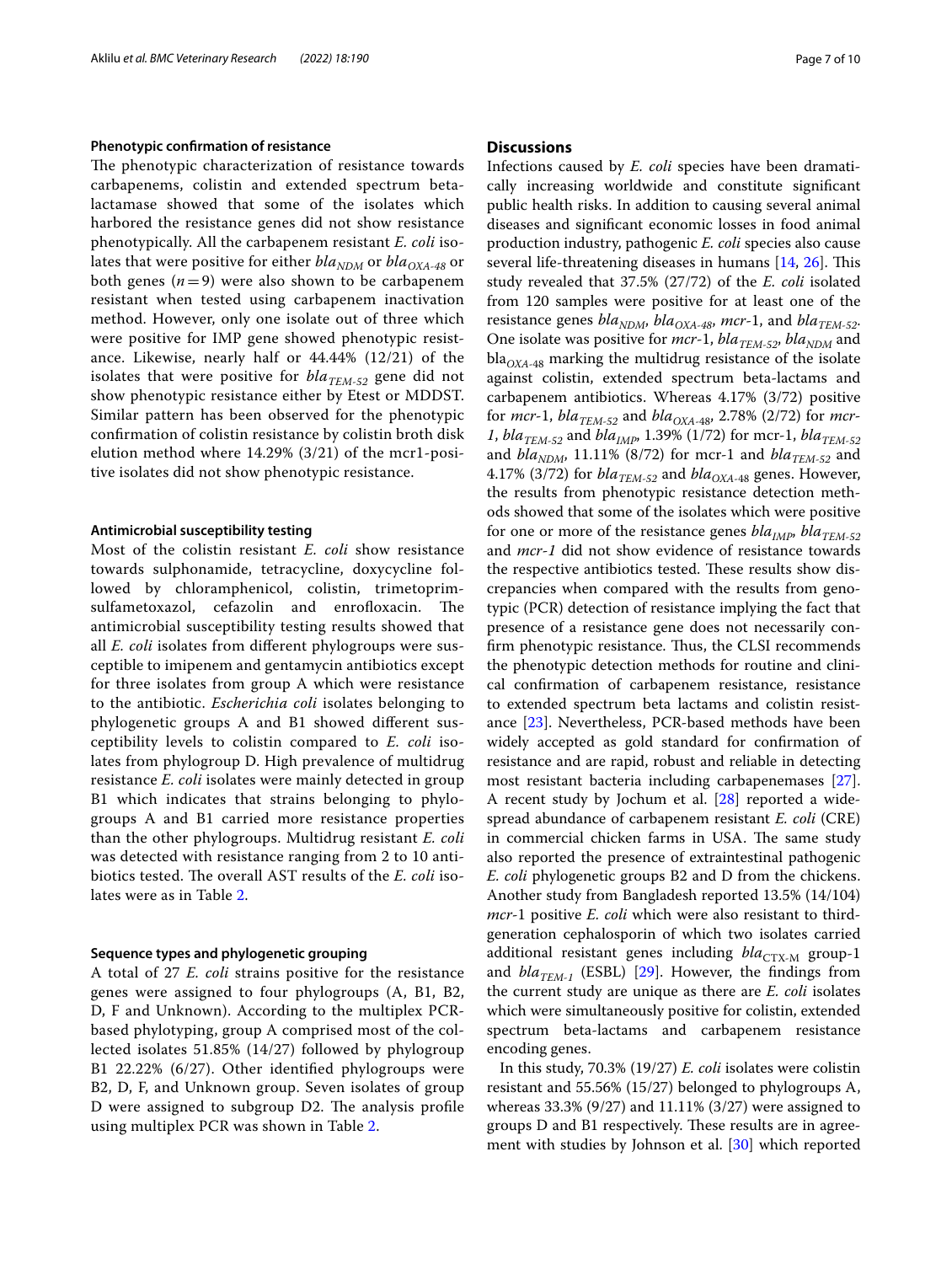that most of the *E coli* isolated from retailed chicken products predominantly belonged to groups A (32%) and D (25%). Studies conducted in United States [[31\]](#page-9-12) and Japan [\[32](#page-9-13)] have demonstrated that phylogenetic groups A and D are predominant among Avian Pathogenic *Escherichia coli* (APEC) isolates. Whereas Hiki et al*.* [[33](#page-9-14)] reported that phylogenetic groups A and B1 comprised more than 80% of *E. coli* isolated from healthy broilers. Other studies also reported similar fndings showing that isolates of phylogroup A were the most prevalent *E. coli* isolates in animal intestinal tract  $[34, 35]$  $[34, 35]$  $[34, 35]$  $[34, 35]$ . The occurrence of group A and B1 in the raw chicken meat suggest that fecal contamination which may occur at any stage of processing could be a source of contamination [[36\]](#page-9-17). Such possibilities may expose consumers to contaminated chicken meat and may increase the possibilities of acquiring foodborne illnesses especially if the meat is handled unhygienically and undercooked. The phylogenetic analysis of 148 APEC isolates from south China [\[37](#page-9-18)], revealed that group was A was the predominant (73%) phylotype followed by group D (14%). In this study, only one strain belonged to group B2 contrast to fndings from other studies which reported that extraintestinal *E. coli* mostly belonged to group B2 [\[32\]](#page-9-13). Extraintestinal pathogenic *E. coli* are phylogenetically distinct from commensal and intestinal pathogenic *E. coli* and they mostly belong to group B2 [\[38\]](#page-9-19). Diferent studies report that the distribution of *E. coli* phylogroup are diferent based on several factors including environmental variations, species and health status of the host, the use of antimicrobials and sampling methods used  $[39, 40]$  $[39, 40]$  $[39, 40]$  $[39, 40]$  $[39, 40]$ . This might be helpful in clarifying the potential roles of the emergence of multidrug resistance bacteria causing human diseases and in ascertaining their animal sources.

As for AST results, all *E. coli* isolates from group A showed resistance against trimetoprim-sulfametoxazol, colistin and sulphonamide. *Escherichia coli* strains belonging to phylogroup A and B1 showed diferent susceptibility levels to colistin compared to *E. coli* isolates from phylogroup D. Among the 10 antibiotics used for the antibiogram, *E. coli* isolates showed moderate to high levels of resistance to 8 antibiotics. These results confrm the necessity of antimicrobial susceptibility tests for *E. coli* isolates in order to select appropriate antibiotics for treatment of diseases caused by these bacteria. In the current study, the most frequent resistant phenotype observed was against beta-lactam, tetracycline, sulphonamide and colistin which may imply the inefectiveness of using these drugs in treating infections caused by the resistant *E. coli* strains identifed in this and other similar studies. Tetracycline, sulfamethoxazole and chloramphenicol were the top three drugs recognized as the most common drugs to which resistance develops [[41](#page-9-22)]. Evidently *E. coli* strains have breached the last group of antibiotics, colistin which has been used mainly when bacterial infections do not respond to other drugs. Our results show that the prevalence of colistin resistance is 8.64% (19/220) and this finding is relatively higher. This relatively high level of resistance reported in the current study may be attributed to the possibility of widespread use of this low-cost antimicrobial drug as a growth promoter in the livestock industry locally in the previous years.

In this study, the widespread *E. coli* strains belonging to the sequence types ST410, ST155, ST2179 were detected. Among this, *E. coli* ST410 has been widely reported as an extraintestinal pathogen associated with various antimicrobial resistance determinants, including ESBLs, pAmpCs, carbapenemases, and colistin resistance genes worldwide. The strain represents a globally distributed lineage that has been isolated in Europe, North America, South America, Asia, and Africa and was reported to have the ability to persist within a host for long period of time. Recent studies indicate that *E. coli* ST410 is another successful pandemic extraintestinal pathogenic *E. coli* (ExPEC) lineage similar to ST131 [\[42](#page-9-23)]. Likewise, *E. coli* ST155 has been widely reported in several countries and regions and have been suggested as among the *E. coli* clones that are shared between poultry and humans [[43](#page-9-24)]. Whereas the multi-drug resistant *E. coli* ST2179 has been isolated from horses in Brazil and was characterized as a causative agent for extra-intestinal infections with possible zoonotic transmission between animals and humans [[44](#page-9-25)].

Phylotyping analysis revealed that the most prevalent multiple drug resistant strain belonged to phylogroups A and B1. Whereas phylogroups D and F *E. coli* isolates were more susceptible to antibiotics than isolates belonging to group A and B1. Several studies have reported similar signifcant results indicating that although being more virulent, the isolates of phylogroup D showed more susceptibility to antibiotics [\[45](#page-9-26), [46\]](#page-9-27). This explains that strains belonging to phylogroups A and B1 might carry more resistance properties than the strains belonging to phylogroups D and F. Based on the current fndings, it is concluded that raw chicken meat in the study area could act as reservoir for such resistant strains. As it has been reported from diferent studies, a major contributing factor for the development of selective antimicrobial resistance in bacteria are irrational use of antibiotics and poor animal husbandry practices  $[47]$  $[47]$ . These factors are typical of intensive poultry farming in most developing countries and may explain the high prevalence of resistance in *E. coli* from poultry meat [\[48](#page-9-29)].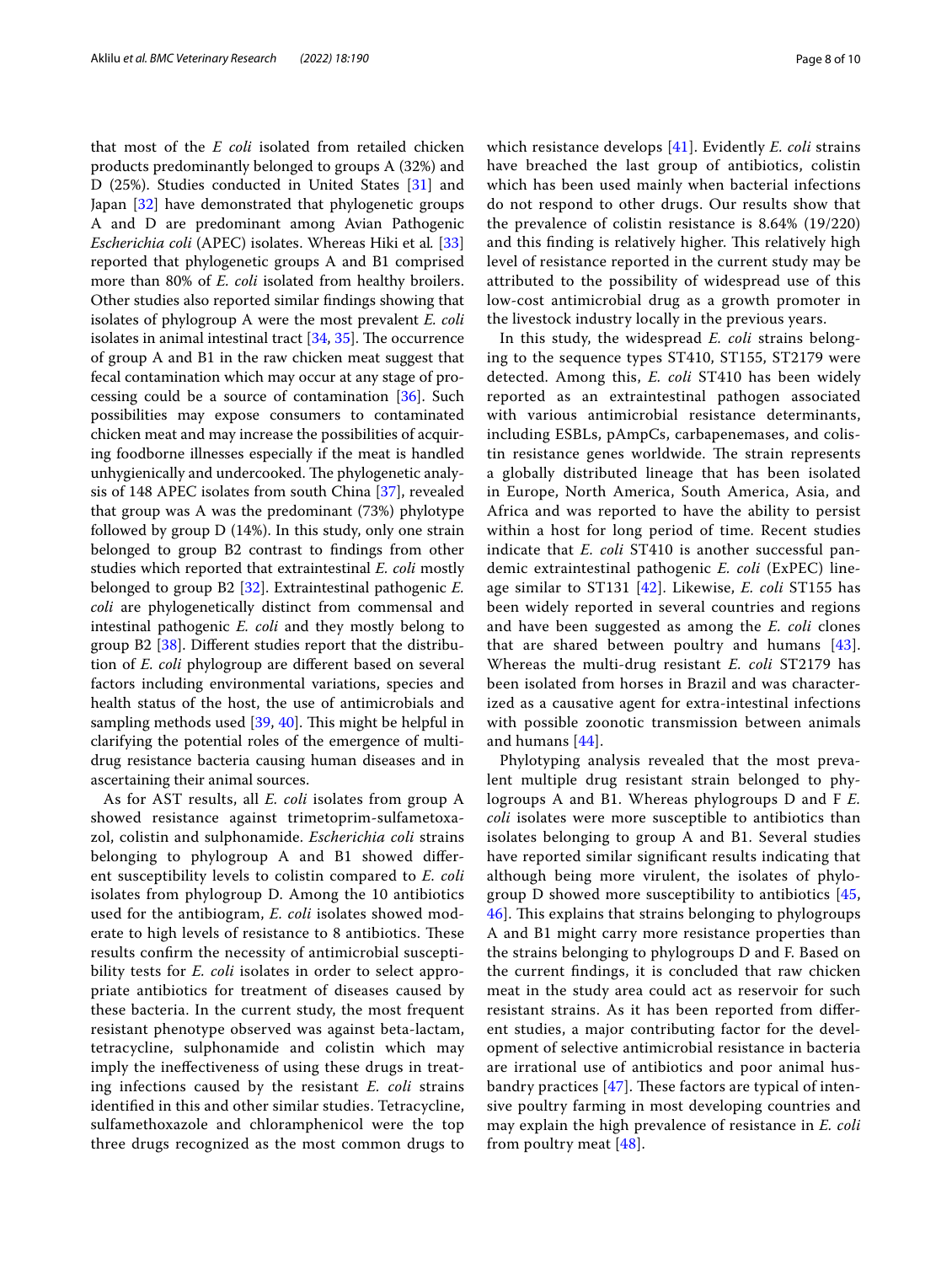# **Conclusions**

In conclusion, the current study showed that *E. coli* from live chicken and chicken meat harbor multiple antibiotic resistance genes including carbapenem, colistin and extended beta lactam resistance genes. Notably, an isolate from cloacal swab was positive for carbapenemases genes ( $bla_{NDM}$  and  $bla_{OXA-48}$ ), colistin resistance encoding gene (*mcr*-1) and extended spectrum beta-lactamase encoding gene ( $bla_{\text{TEM-52}}$ ). Whereas five other *E. coli* isolates were positive for  $mcr-1$ ,  $bla_{TEM-52}$ , and  $bla_{IMP}/bla_{OXA-48}$  genes. These traits underscore the importance and urgency to encounter the emergence and spread of these resistant bacteria that may pose serious public health risks. It is imperative to enforce strict compliance to antibiotics stewardship and infection control practices in medical, veterinary practices, in agriculture and other stake holders within the frame of one health. Furthermore, livestock farmers need to be educated in improving farming practices that can reduce the carriage of antibiotic resistance genes and thereby minimize the likelihood of horizontal gene transfers of these antimicrobial resistance genes to other microbes in the food chain.

#### **Acknowledgements**

The authors would like to express their appreciation to the Ministry of Higher Education, Malaysia (MOHE) for supporting this research. We would also like to thank laboratory assistants at Molecular Biology, and Virology Laboratories for their help in facilitating the research works. We also extend our thanks to Faculty of Veterinary Medicine, Universiti Malaysia Kelantan and Department of Parasitology and Microbiology, School of Medical of Medical Sciences, Universiti Sains Malaysia for supporting this research.

# **Authors' contributions**

EA and AH designed the study and acquired funding for the project. EA conducted the investigation, analyses and validation and wrote the draft manuscript. EA, AH, KKBS reviewed and edited the manuscript, AH and KKBS supervised the project. All authors have read and approved the manuscript.

#### **Funding**

This research was partially funded by Ministry of Higher Education Malaysia (MOHE) under the fundamental research grant scheme (FRGS), grant no. FRGS/1/2019/WAB01/UMK/02/6.

#### **Availability of data and materials**

All data generated or analyzed during the present study are included in this manuscript.

# **Declarations**

### **Ethics approval and consent to participate**

This study was approved by the Institutional Animal Care and Use Committee of University Malaysia Kelantan (Approval code: UMK/FPV/ACUE/PG/2/2019, Approval Date: February 2019). The animal subjects (chicken from commercial poultry farms) were used only for cloacal swabs collection and no invasive or harmful procedures were used in handling the birds. All methods were carried out in accordance with relevant guidelines and regulations and the study was carried out in compliance with the ARRIVE guidelines([https://arriveguidelines.](https://arriveguidelines.org/) [org/\)](https://arriveguidelines.org/).

#### **Consent for publication**

Not applicable.

#### **Competing interests**

The authors declare that they have no competing interests.

#### **Author details**

<sup>1</sup> Faculty of Veterinary Medicine, Universiti Malaysia Kelantan, Locked Box 36, Pengkalan Chepa, 16100 Kota Bharu, Kelantan, Malaysia. <sup>2</sup> Department of Medical Microbiology and Parasitology, School of Medical Sciences, Universiti Sains Malaysia, 16150, Kubang Kerian, Kota Bharu, Kelantan, Malaysia.

Received: 20 October 2021 Accepted: 5 May 2022 Published online: 19 May 2022

#### **References**

- <span id="page-8-0"></span>1. Nelson DW, Moore JE, Rao JR. Antimicrobial resistance (AMR): signifcance to food quality and safety. Food Quality and Safety. 2019;3(1):15–22.
- <span id="page-8-1"></span>2. Aslam B, Wang W, Arshad MI, Khurshid M, Muzammil S, Rasool MH, Nisar MA, Alvi RF, Aslam MA, Qamar MU, Salamat MKF, Baloch Z. Antibiotic resistance: a rundown of a global crisis. Infect Drug Resist. 2018;11:1645–2165.
- <span id="page-8-2"></span>3. Akond MA, Alam S, Hasan S, Mubassara S, Uddin SN, Shirin M. Bacterial contaminants in carbonated soft drinks solid in Bangadesh markets. Int J Food Microbiol. 2009;130(2):156–8.
- <span id="page-8-3"></span>4. Nolan LK, Vaillancourt J, Barbieri NL, Logue CM. Colibacillosis. Diseases of Poultry. 2019:770–830. doi[:https://doi.org/10.1002/9781119371199.ch18.](https://doi.org/10.1002/9781119371199.ch18)
- <span id="page-8-4"></span>5. Ewers C, Janssen T, Kiessling S, Philipp HC, Wieler LH. Molecular epidemiology of avian pathogenic Escherichia coli (APEC) isolated from colisepticemia in poultry. Vet Microbiol. 2004;104:91–101.
- <span id="page-8-5"></span>6. Van den Bogaard AE, London N, Driessen C, Stobberingh EE. Antibiotic resistance of faecal *Escherichia coli* in poultry, poultry farmers and poultry slaughterers. J Antimicrob Chemother. 2001;2001(47):763–71.
- <span id="page-8-6"></span>7. Founou LL, Founou RC, Essack SY. Antibiotic resistance in the food chain: a developing country-perspective. Front Microbiol. 2016;2016(7):1881.
- <span id="page-8-7"></span>8. Manyi-Loh C, Mamphweli S, Meyer E, Okoh A. Antibiotic use in agriculture and its consequential resistance in environmental sources: potential public health implications. Molecules. 2018;23(4):795.
- <span id="page-8-8"></span>9. Aghapour Z, Gholizadeh P, Ganbarov K, Bialvaei AZ, Mahmood SS, Tanomand A, Yousefi M, Asgharzadeh M, Yousefi B, Kafil HS. Molecular mechanisms related to colistin resistance in Enterobacterales. Infect Drug Res. 2019;12:965–75.
- <span id="page-8-9"></span>10. Boyen F, Vangroenweghe F, Butaye P, De Graef E, Castryck F, Heylen P, Vanrobaeys M, Haesebrouck F. Disk difusion is a reliable method for testing colistin susceptibility in porcine *E. coli* strains. Vet Microbiol. 2010;144(3–4):359–62.
- <span id="page-8-10"></span>11. Walsh TR, Wu Y. China bans colistin as a feed additive for animals. Lancet Infect Dis. 2016;16:1102–3.
- <span id="page-8-11"></span>12. Aklilu E, Raman K. MCR-1 Gene encoded Colistin Resistant Escherichia Coli (*E. coli*) in Raw Chicken Meat and Bean Sprouts in Malaysia. Int J Microbiol. 2020;2020:8853582.
- <span id="page-8-12"></span>13. Aklilu E, Raman K, Arshad MM. Phenotypic and Molecular Characterization of Extended spectrum Beta-Lactamases (Esbl) Escherichia Coli in Raw Chicken Meat and Bean Sprouts (Viga Radiata) In Kota Bharu, Kelantan. IJPBS. 2018;(SP01):4–11. [https://doi.org/10.22376/ijpbs/9.SP01/Dec/](https://doi.org/10.22376/ijpbs/9.SP01/Dec/2018.1-273) [2018.1-273.](https://doi.org/10.22376/ijpbs/9.SP01/Dec/2018.1-273)
- <span id="page-8-13"></span>14. Pitout JD. Extraintestinal pathogenic Escherichia coli: a combination of virulence with antibiotic resistance. Front Microbiol. 2012;3:9.
- <span id="page-8-14"></span>15. Dandachi I, Chabou S, Daoud Z, Rolain JM. Prevalence and emergence of extended-spectrum cephalosporin-, carbapenem- and colistin-resistant gram negative bacteria of animal origin in the Mediterranean Basin. Front Microbiol. 2018;9:2299.
- <span id="page-8-15"></span>16. Hashim RB, Husin S, Rahman MM. Detection of betalactamase producing bacterial genes and their clinical features. Pak J Biol Sci. 2011;14:41–6.
- <span id="page-8-16"></span>17. Kong RYC, So CL, Law WF, Wu RSS. A sensitive and versatile multiplex PCR system for the rapid detection of enterotoxigenic (ETEC), enterohaemorrhagic (EHEC) and enteropathogenic (EPEC) strains of *Escherichia coli*. Marine Pullt Bull. 1999;38:1207–15.
- <span id="page-8-17"></span>18. Rebelo AR, Bortolaia V, Kjeldgaard JS, Pedersen SK, Leekitcharoenphon P, Hansen IM, Guerra B, Malorny B, Borowiak M, Hammerl JA, Battisti A, Franco A, Alba P, Perrin-Guyomard A, Granier SA, De Frutos Escobar C, Malhotra-Kumar S, Villa L, Carattoli A, Hendriksen RS. Multiplex PCR for